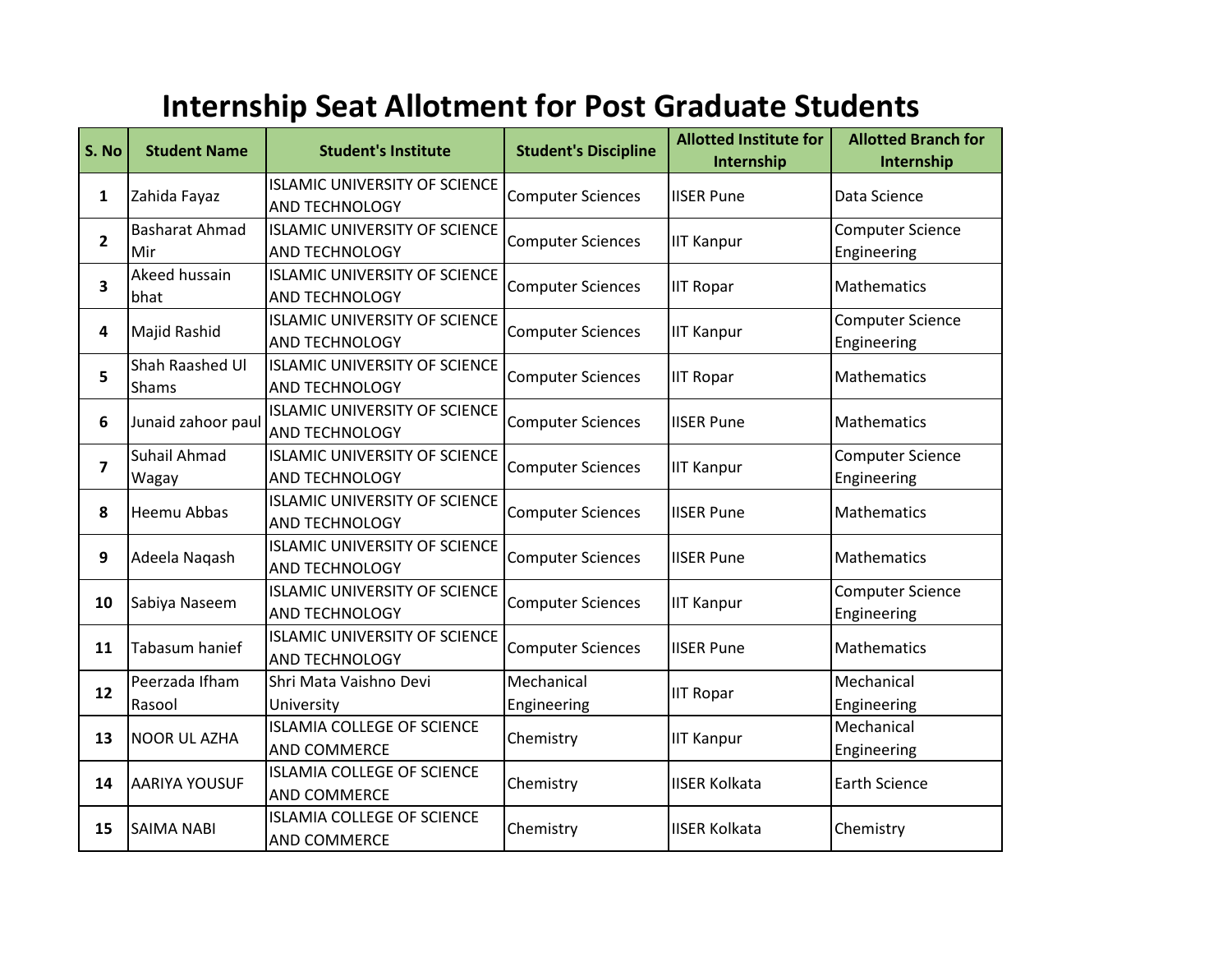| 16 | <b>INSHA ASHRAF</b>         | <b>ISLAMIA COLLEGE OF SCIENCE</b><br><b>AND COMMERCE</b>       | Chemistry             | <b>IISER Pune</b>       | Chemistry                                            |
|----|-----------------------------|----------------------------------------------------------------|-----------------------|-------------------------|------------------------------------------------------|
| 17 | YAWAR HASSAN<br><b>SHAH</b> | <b>ISLAMIA COLLEGE OF SCIENCE</b><br>AND COMMERCE              | <b>Basic Sciences</b> | <b>IIT Bhubaneshwar</b> | <b>Basic Sciences</b>                                |
| 18 | <b>ARIZA SIDEEQ</b>         | <b>ISLAMIA COLLEGE OF SCIENCE</b><br>AND COMMERCE              | <b>Basic Sciences</b> | <b>IIT Bhubaneshwar</b> | <b>Basic Sciences</b>                                |
| 19 | Rauf Al Shafi               | <b>ISLAMIC UNIVERSITY OF SCIENCE</b><br>AND TECHNOLOGY         | Chemistry             | <b>IIT Ropar</b>        | Dept of Bio-Medical<br>Engineering<br>(Biophotonics) |
| 20 | Shahid Salam Bhat           | <b>ISLAMIC UNIVERSITY OF SCIENCE</b><br>AND TECHNOLOGY         | Chemistry             | <b>IISER Pune</b>       | Biology                                              |
| 21 | Mehreen Mushtaq             | <b>ISLAMIC UNIVERSITY OF SCIENCE</b><br>AND TECHNOLOGY         | Chemistry             | <b>IISER Pune</b>       | Chemistry                                            |
| 22 | Muneeza jehangir            | <b>ISLAMIC UNIVERSITY OF SCIENCE</b><br>AND TECHNOLOGY         | Chemistry             | <b>IIT Ropar</b>        | Chemistry                                            |
| 23 | Sehrish Qayoom              | <b>ISLAMIC UNIVERSITY OF SCIENCE</b><br>AND TECHNOLOGY         | Physics               | <b>IIT Ropar</b>        | Mechanical<br>Engineering                            |
| 24 | <b>WASEEM QADIR</b>         | <b>ISLAMIC UNIVERSITY OF SCIENCE</b><br>AND TECHNOLOGY         | Physics               | <b>IIT Ropar</b>        | Dept of Bio-Medical<br>Engineering<br>(Immunology)   |
| 25 | <b>BISMA YOUSUF</b>         | <b>ISLAMIC UNIVERSITY OF SCIENCE</b><br>AND TECHNOLOGY         | Physics               | <b>IISER Kolkata</b>    | <b>Earth Science</b>                                 |
| 26 | Uzma jahangir               | <b>ISLAMIC UNIVERSITY OF SCIENCE</b><br>AND TECHNOLOGY         | Physics               | <b>IIT Kanpur</b>       | <b>Electrical Engineering</b>                        |
| 27 | Akhoon                      | Augib Mohammad ISLAMIC UNIVERSITY OF SCIENCE<br>AND TECHNOLOGY | Physics               | <b>IIT Kanpur</b>       | <b>Electronics Engineering</b>                       |
| 28 | Mehjabin muzafar            | <b>ISLAMIC UNIVERSITY OF SCIENCE</b><br>AND TECHNOLOGY         | Physics               | <b>IIT Kanpur</b>       | Mechanical<br>Engineering                            |
| 29 | Aabid Rasool                | <b>ISLAMIC UNIVERSITY OF SCIENCE</b><br>AND TECHNOLOGY         | Physics               | <b>IIT Kanpur</b>       | <b>Electronics Engineering</b>                       |
| 30 | Ishrat fida                 | <b>ISLAMIC UNIVERSITY OF SCIENCE</b><br>AND TECHNOLOGY         | Physics               | <b>IISER Pune</b>       | Physics                                              |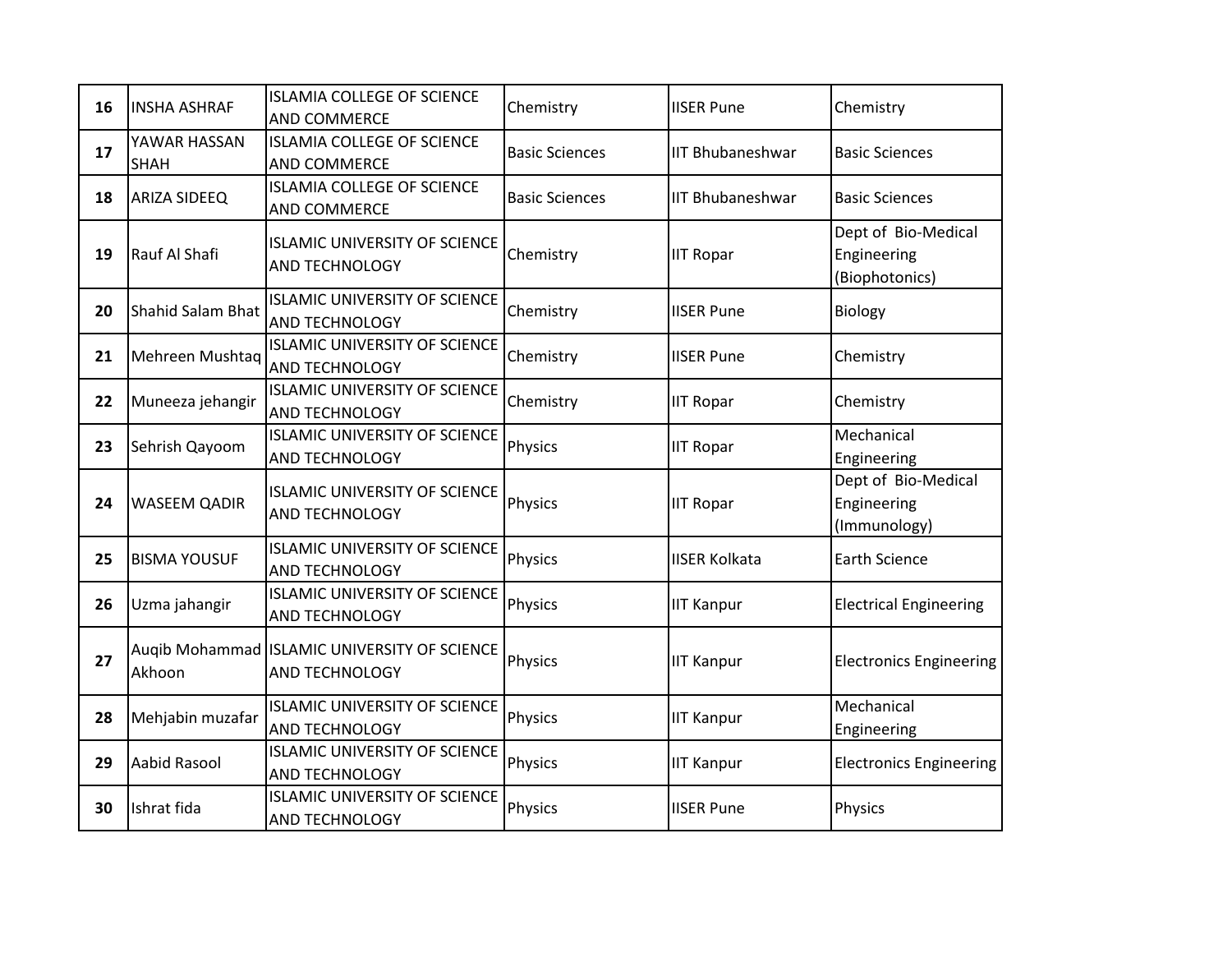| 31 | Saliha Tak                    | <b>ISLAMIC UNIVERSITY OF SCIENCE</b><br><b>AND TECHNOLOGY</b> | Physics                  | <b>IISER Kolkata</b>    | Physics                                            |
|----|-------------------------------|---------------------------------------------------------------|--------------------------|-------------------------|----------------------------------------------------|
| 32 | Tahleel fayaz                 | <b>ISLAMIC UNIVERSITY OF SCIENCE</b><br><b>AND TECHNOLOGY</b> | Physics                  | <b>IISER Kolkata</b>    | <b>Mathematics</b>                                 |
| 33 | <b>Mohmad Younis</b><br>Reshi | <b>ISLAMIC UNIVERSITY OF SCIENCE</b><br>AND TECHNOLOGY        | Physics                  | <b>IISER Pune</b>       | Physics                                            |
| 34 | Humairah Rehman               | <b>ISLAMIC UNIVERSITY OF SCIENCE</b><br>AND TECHNOLOGY        | Physics                  | <b>IISER Pune</b>       | Physics                                            |
| 35 | Sahiba Malik                  | <b>ISLAMIC UNIVERSITY OF SCIENCE</b><br><b>AND TECHNOLOGY</b> | Physics                  | <b>IISER Kolkata</b>    | Physics                                            |
| 36 | Mohd Iqbal mir                | <b>ISLAMIC UNIVERSITY OF SCIENCE</b><br>AND TECHNOLOGY        | Physics                  | <b>IIT Bhubaneshwar</b> | Earth Ocean& Climate<br>Science                    |
| 37 | <b>Mehvish Mukhtar</b>        | <b>ISLAMIC UNIVERSITY OF SCIENCE</b><br>AND TECHNOLOGY        | Physics                  | <b>IIT Kanpur</b>       | Mechanical<br>Engineering                          |
| 38 | Zubair Abdullah               | <b>ISLAMIC UNIVERSITY OF SCIENCE</b><br>AND TECHNOLOGY        | Physics                  | <b>IIT Ropar</b>        | Dept of Bio-Medical<br>Engineering<br>(Immunology) |
| 39 | <b>Arshad Ahmad</b><br>bhat   | <b>ISLAMIC UNIVERSITY OF SCIENCE</b><br>AND TECHNOLOGY        | Physics                  | <b>IISER Pune</b>       | Physics                                            |
| 40 | Insha jaan                    | <b>ISLAMIC UNIVERSITY OF SCIENCE</b><br>AND TECHNOLOGY        | <b>Computer Sciences</b> | <b>IIT Bhubaneshwar</b> | <b>Basic Sciences</b>                              |
| 41 | <b>NAYEEMA JAN</b>            | <b>ISLAMIC UNIVERSITY OF SCIENCE</b><br>AND TECHNOLOGY        | <b>Computer Sciences</b> | <b>IIT Bhubaneshwar</b> | <b>Basic Sciences</b>                              |
| 42 | Wani Mehnaz                   | <b>ISLAMIC UNIVERSITY OF SCIENCE</b><br>AND TECHNOLOGY        | Chemistry                | <b>IIT Ropar</b>        | Chemistry                                          |
| 43 | Sabiya                        | <b>ISLAMIC UNIVERSITY OF SCIENCE</b><br>AND TECHNOLOGY        | Chemistry                | <b>IIT Ropar</b>        | Chemistry                                          |
| 44 | Masrat jan                    | <b>ISLAMIC UNIVERSITY OF SCIENCE</b><br><b>AND TECHNOLOGY</b> | Chemistry                | <b>IIT Kanpur</b>       | <b>Aerospace Engineering</b>                       |
| 45 | Nighat nazir                  | <b>ISLAMIC UNIVERSITY OF SCIENCE</b><br>AND TECHNOLOGY        | Chemistry                | <b>IIT Bhubaneshwar</b> | <b>Basic Sciences</b>                              |
| 46 | Ubaida jan                    | <b>ISLAMIC UNIVERSITY OF SCIENCE</b><br>AND TECHNOLOGY        | Physics                  | <b>IIT Ropar</b>        | <b>Civil Engineering</b>                           |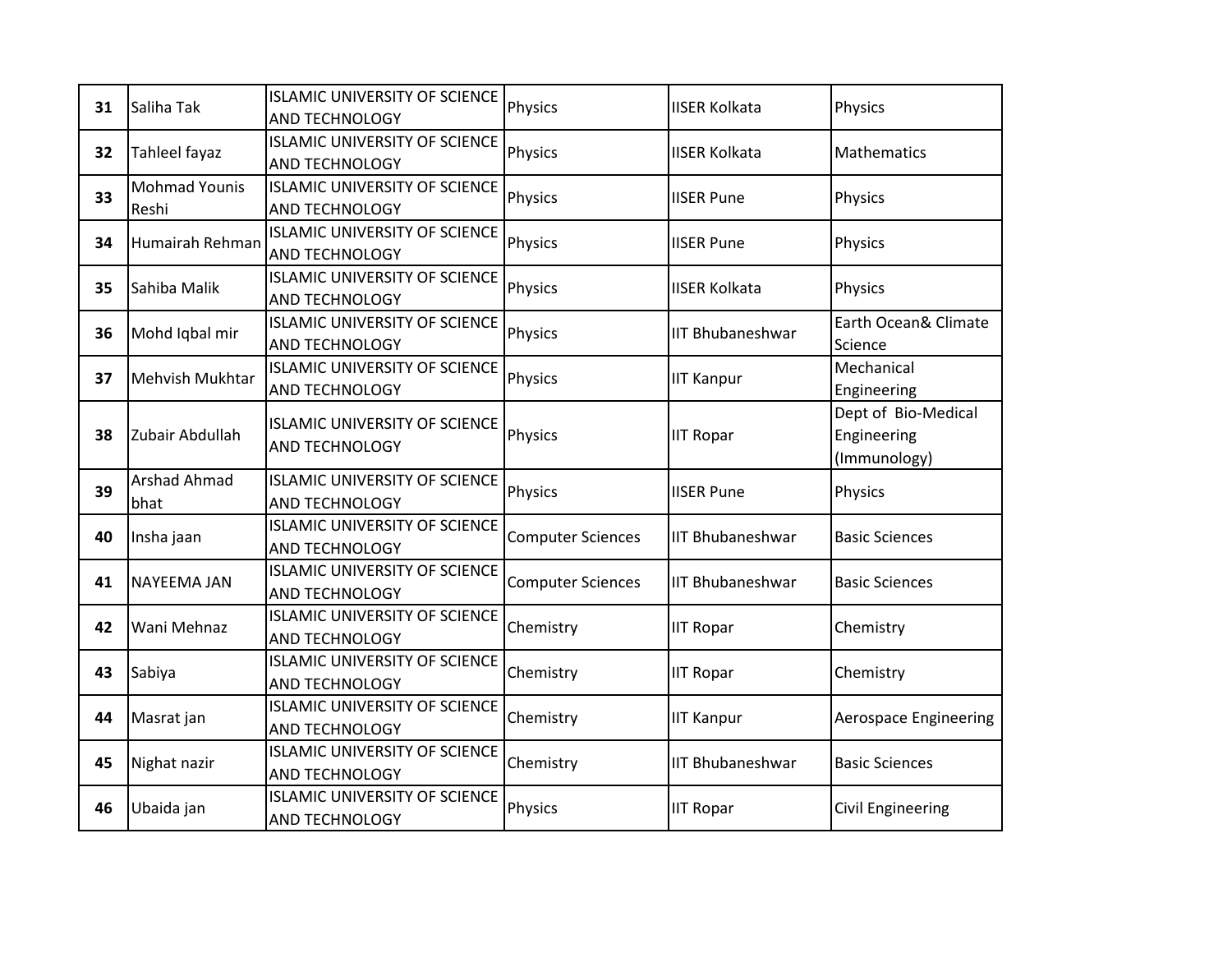| 47 | Nahida khursheed                  | <b>ISLAMIC UNIVERSITY OF SCIENCE</b><br><b>AND TECHNOLOGY</b> | Physics                                           | <b>IIT Bhubaneshwar</b> | <b>Basic Sciences</b>                      |
|----|-----------------------------------|---------------------------------------------------------------|---------------------------------------------------|-------------------------|--------------------------------------------|
| 48 | Raja Imtiyaz<br>Ahmad Shah        | <b>SSM College of Engineering</b>                             | Electronics                                       | <b>IIT Kanpur</b>       | <b>Electrical Engineering</b>              |
| 49 | Omer Mukhtar                      | <b>SSM College of Engineering</b>                             | Electronics                                       | <b>IIT Kanpur</b>       | <b>Electrical Engineering</b>              |
| 50 | shikshasharma                     | Model Institute of Engineering<br>and technology Jammu        | Humanities & Social<br><b>Sciences</b>            | <b>IIT Bhubaneshwar</b> | Humanities & Social<br><b>Sciences</b>     |
| 51 | Harshna Bhagat                    | Model Institute of Engineering<br>and technology Jammu        | <b>Humanities &amp; Social</b><br><b>Sciences</b> | <b>IISER Pune</b>       | Humanities & Social<br>Sciences            |
| 52 | Shagun Badyal                     | Model Institute of Engineering<br>and technology Jammu        | <b>Humanities &amp; Social</b><br><b>Sciences</b> | <b>IIT Bhubaneshwar</b> | <b>Humanities &amp; Social</b><br>Sciences |
| 53 | Raja imtiyaz<br>Ahmad Shah        | SSM College of Engineering                                    | Electronics                                       | <b>IIT Kanpur</b>       | <b>Electrical Engineering</b>              |
| 54 | Seerat Amin                       | Shri Mata Vaishno Devi<br>University                          | Chemistry                                         | <b>IISER Kolkata</b>    | Chemistry                                  |
| 55 | Sameera Firdous                   | Shri Mata Vaishno Devi<br>University                          | Chemistry                                         | <b>IISER Pune</b>       | Chemistry                                  |
| 56 | Insha Ajaz                        | Shri Mata Vaishno Devi<br>University                          | Chemistry                                         | <b>IIT Ropar</b>        | Chemistry                                  |
| 57 | Sayeema Majeed                    | Shri Mata Vaishno Devi<br>University                          | Chemistry                                         | <b>IIT Ropar</b>        | Chemistry                                  |
| 58 | Rizwan Ahmad                      | Shri Mata Vaishno Devi<br>University                          | <b>Computer Sciences</b>                          | <b>IIT Bhubaneshwar</b> | <b>Basic Sciences</b>                      |
| 59 | <b>MYSAR AHMAD</b><br><b>BHAT</b> | <b>ISLAMIA COLLEGE OF SCIENCE</b><br>AND COMMERCE             | Chemistry                                         | <b>IISER Pune</b>       | Chemistry                                  |
| 60 | Sarwat Bashir                     | Shri Mata Vaishno Devi<br>University                          | <b>Computer Sciences</b>                          | <b>IIT Bhubaneshwar</b> | <b>Basic Sciences</b>                      |
| 61 | Harshna Bhagat                    | Model Institute of Engineering<br>and technology Jammu        | <b>Humanities &amp; Social</b><br><b>Sciences</b> | <b>IISER Pune</b>       | Humanities & Social<br>Sciences            |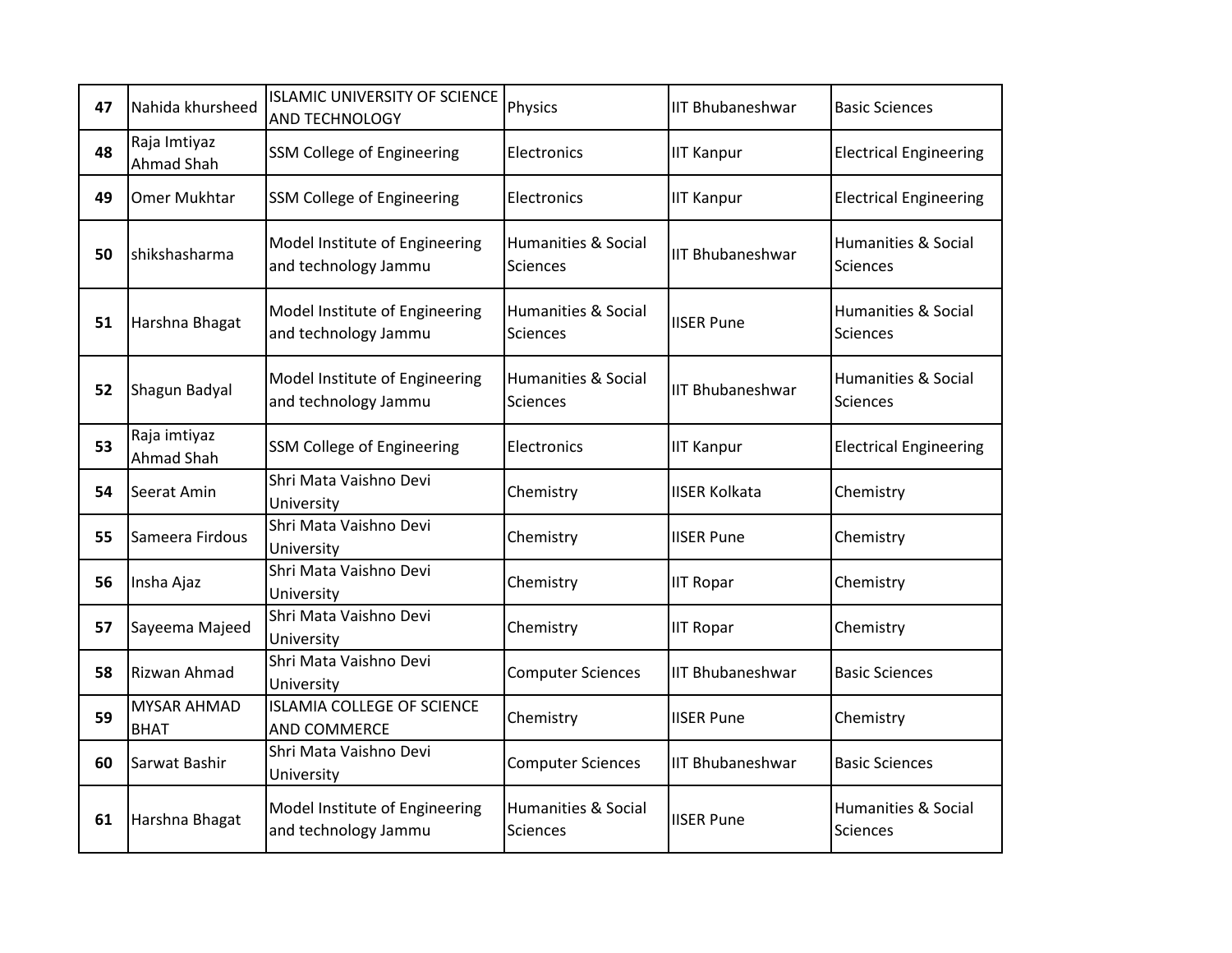| 62 | Aurooj Nissar              | Shri Mata Vaishno Devi<br>University                     | <b>Computer Sciences</b>               | <b>IIT Bhubaneshwar</b> | <b>Basic Sciences</b>           |
|----|----------------------------|----------------------------------------------------------|----------------------------------------|-------------------------|---------------------------------|
| 63 | <b>I</b> shikshasharma     | Model Institute of Engineering<br>and technology Jammu   | Humanities & Social<br><b>Sciences</b> | <b>IIT Bhubaneshwar</b> | Humanities & Social<br>Sciences |
| 64 | Akhoon                     | Auqib Mohammad Shri Mata Vaishno Devi<br>University      | Physics                                | <b>IIT Kanpur</b>       | <b>Electronics Engineering</b>  |
| 65 | Shagun Badyal              | Model Institute of Engineering<br>and technology Jammu   | Humanities & Social<br><b>Sciences</b> | <b>IIT Bhubaneshwar</b> | Humanities & Social<br>Sciences |
| 66 | Peerzada Junaid<br>Arshad  | <b>SSM College of Engineering</b>                        | Electronics                            | <b>IIT Kanpur</b>       | <b>Electronics Engineering</b>  |
| 67 | <b>RASIA JAN</b>           | <b>ISLAMIA COLLEGE OF SCIENCE</b><br><b>AND COMMERCE</b> | <b>Basic Sciences</b>                  | <b>IISER Kolkata</b>    | <b>Biology</b>                  |
| 68 | Sanoober<br>Manzoor Abdali | Shri Mata Vaishno Devi<br>University                     | Physics                                | <b>IISER Kolkata</b>    | Mathematics                     |
| 69 | Bhoomika Raina             | Shri Mata Vaishno Devi<br>University                     | Electronics                            | <b>IIT Ropar</b>        | <b>Electrical Engineering</b>   |
| 70 | <b>HUMAIRA JAN</b>         | <b>ISLAMIA COLLEGE OF SCIENCE</b><br><b>AND COMMERCE</b> | <b>Basic Sciences</b>                  | <b>IISER Kolkata</b>    | Biology                         |
| 71 | Razia banoo                | Shri Mata Vaishno Devi<br>University                     | Chemistry                              | <b>IISER Pune</b>       | Biology                         |
| 72 | Aaqib Nabi                 | Shri Mata Vaishno Devi<br>University                     | Physics                                | <b>IISER Pune</b>       | Earth & Climate<br>Science      |

## **Internship Seat Allotment for Under Graduate Students**

| S. No | <b>Student Name</b> | <b>Student's Institute</b>        | <b>Student's Discipline</b>                 | <b>Allotted Institute for</b><br>Internship | <b>Allotted Branch for</b><br>Internship |
|-------|---------------------|-----------------------------------|---------------------------------------------|---------------------------------------------|------------------------------------------|
|       | Dishant Balotra     | <b>I</b> GCET JAMMU               | <b>IComputer Science and</b><br>Engineering | IIT Bhubaneshwar                            | Computer Sciences                        |
|       | Fiza                | <b>SSM College of Engineering</b> | Mechanical<br>Engineering                   | IIIT Guwahati                               | Mechanical<br>Engineering                |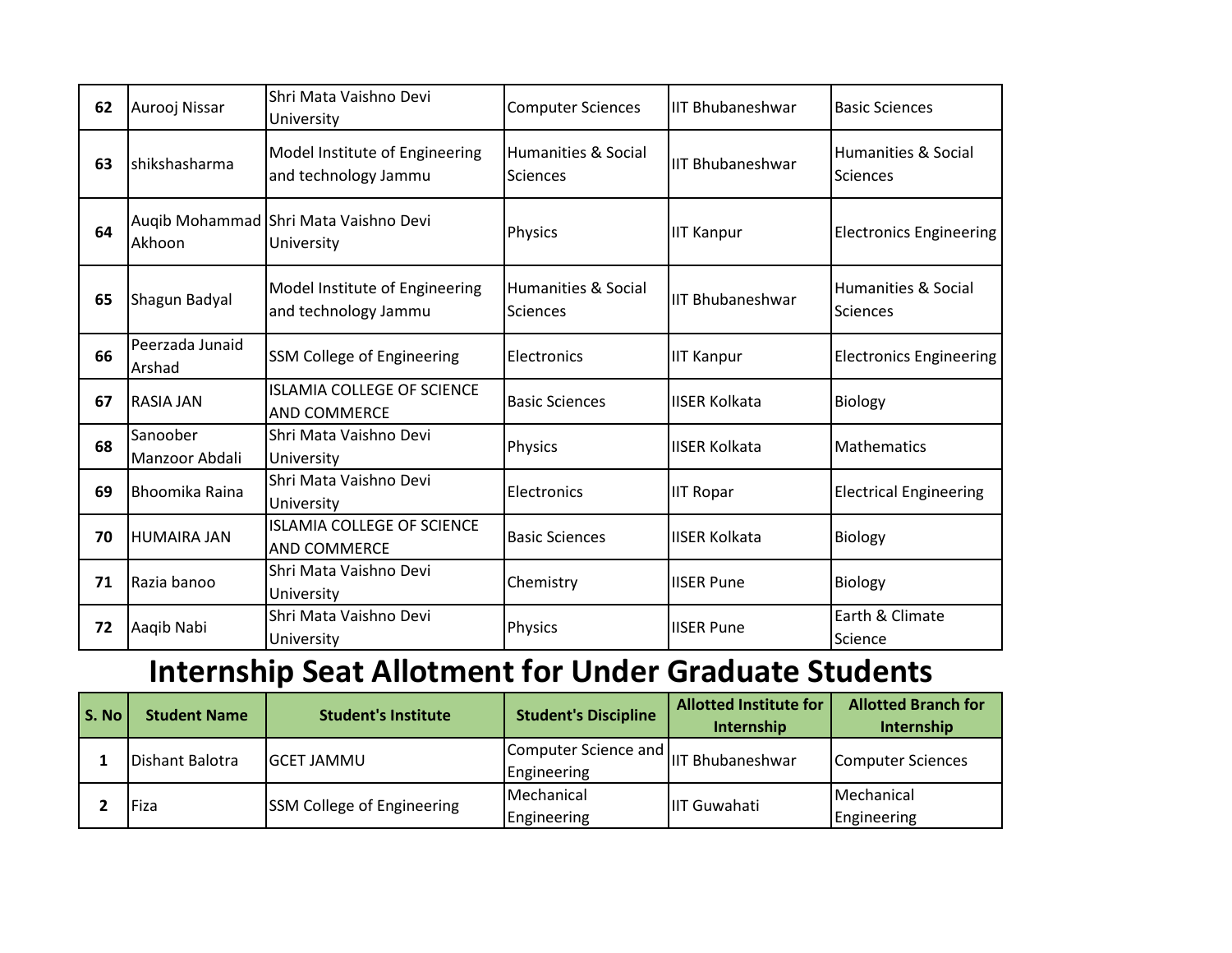| 3                       | Karan Agrawal        | Shri Mata Vaishno Devi               | Computer Science and          |                                                                                                                                                                                                                                                                                                                                                             | Mechanical                    |
|-------------------------|----------------------|--------------------------------------|-------------------------------|-------------------------------------------------------------------------------------------------------------------------------------------------------------------------------------------------------------------------------------------------------------------------------------------------------------------------------------------------------------|-------------------------------|
|                         |                      | University                           | Engineering                   |                                                                                                                                                                                                                                                                                                                                                             | Engineering                   |
| 4                       | Rahul Gupta          | Shri Mata Vaishno Devi               | <b>Electrical Engineering</b> |                                                                                                                                                                                                                                                                                                                                                             | <b>Electrical Engineering</b> |
|                         |                      | University                           |                               | <b>IIT Ropar</b><br><b>IIT Ropar</b><br><b>IISER Kolkata</b><br><b>IIT Bhubaneshwar</b><br><b>IIT Guwahati</b><br><b>IIT Guwahati</b><br><b>IIT Bhubaneshwar</b><br><b>IIT Bhubaneshwar</b><br><b>IISER Kolkata</b><br><b>IISER Kolkata</b><br><b>IIT Ropar</b><br><b>IIT Ropar</b><br><b>IISER Kolkata</b><br><b>IISER Kolkata</b><br><b>IISER Kolkata</b> |                               |
| 5                       | <b>Tushar Taggar</b> | Shri Mata Vaishno Devi               | Computer Science and          |                                                                                                                                                                                                                                                                                                                                                             | Math & Statistics             |
|                         |                      | University                           | Engineering                   |                                                                                                                                                                                                                                                                                                                                                             |                               |
| 6                       |                      | Shri Mata Vaishno Devi               | <b>Electronics and</b>        |                                                                                                                                                                                                                                                                                                                                                             |                               |
|                         | <b>Kushal Sharma</b> | University                           | <b>Electrical Engineering</b> |                                                                                                                                                                                                                                                                                                                                                             | <b>Electrical Engineering</b> |
|                         |                      |                                      |                               |                                                                                                                                                                                                                                                                                                                                                             |                               |
| $\overline{\mathbf{z}}$ | Sudeep Kumar         | Shri Mata Vaishno Devi               | Computer Science and          |                                                                                                                                                                                                                                                                                                                                                             | Computer Science &            |
|                         |                      | University                           | Engineering                   |                                                                                                                                                                                                                                                                                                                                                             | Engineering                   |
|                         | AbhayPratap Singh    | Shri Mata Vaishno Devi               | Computer Science and          |                                                                                                                                                                                                                                                                                                                                                             | Computer Science &            |
| 8                       |                      | University                           | Engineering                   |                                                                                                                                                                                                                                                                                                                                                             | Engineering                   |
| 9                       | KIFAYAT SHAFI        | <b>ISLAMIC UNIVERSITY OF SCIENCE</b> | Civil Engineering             |                                                                                                                                                                                                                                                                                                                                                             | <b>Mechanical Science</b>     |
|                         | <b>WANI</b>          | AND TECHNOLOGY                       |                               |                                                                                                                                                                                                                                                                                                                                                             |                               |
| 10                      | Gargi                | Shri Mata Vaishno Devi               | Mechanical                    |                                                                                                                                                                                                                                                                                                                                                             | <b>Mechanical Science</b>     |
|                         |                      | University                           | Engineering                   |                                                                                                                                                                                                                                                                                                                                                             |                               |
| 11                      |                      | <b>ISLAMIA COLLEGE OF SCIENCE</b>    |                               |                                                                                                                                                                                                                                                                                                                                                             | Chemistry                     |
|                         | <b>SANA HAMEED</b>   | <b>AND COMMERCE</b>                  | Chemistry                     |                                                                                                                                                                                                                                                                                                                                                             |                               |
| 12                      | <b>SHEIKH AABID</b>  | <b>ISLAMIA COLLEGE OF SCIENCE</b>    |                               |                                                                                                                                                                                                                                                                                                                                                             |                               |
|                         | <b>NISAR</b>         | <b>AND COMMERCE</b>                  | Chemistry                     |                                                                                                                                                                                                                                                                                                                                                             | Chemistry                     |
|                         | <b>AZRA SHAFI</b>    | <b>ISLAMIA COLLEGE OF SCIENCE</b>    |                               |                                                                                                                                                                                                                                                                                                                                                             |                               |
| 13                      |                      | <b>AND COMMERCE</b>                  | Chemistry                     |                                                                                                                                                                                                                                                                                                                                                             | <b>Chemical Engineering</b>   |
|                         |                      | <b>ISLAMIA COLLEGE OF SCIENCE</b>    |                               |                                                                                                                                                                                                                                                                                                                                                             |                               |
| 14                      | <b>SHAHID SALIK</b>  | <b>AND COMMERCE</b>                  | Chemistry                     |                                                                                                                                                                                                                                                                                                                                                             | <b>Chemical Engineering</b>   |
|                         |                      | <b>ISLAMIA COLLEGE OF SCIENCE</b>    |                               |                                                                                                                                                                                                                                                                                                                                                             |                               |
| 15                      | <b>SAMA SHAFAT</b>   | AND COMMERCE                         | Chemistry                     |                                                                                                                                                                                                                                                                                                                                                             | Chemistry                     |
|                         |                      | <b>ISLAMIA COLLEGE OF SCIENCE</b>    |                               |                                                                                                                                                                                                                                                                                                                                                             |                               |
| 16                      | <b>TANVEER JAVID</b> | AND COMMERCE                         | Chemistry                     |                                                                                                                                                                                                                                                                                                                                                             | Chemistry                     |
|                         |                      | <b>ISLAMIA COLLEGE OF SCIENCE</b>    |                               |                                                                                                                                                                                                                                                                                                                                                             |                               |
| 17                      | <b>MIR MARYAM</b>    | <b>AND COMMERCE</b>                  | Chemistry                     |                                                                                                                                                                                                                                                                                                                                                             | Chemistry                     |
|                         |                      | <b>ISLAMIA COLLEGE OF SCIENCE</b>    |                               | <b>IISER Kolkata</b>                                                                                                                                                                                                                                                                                                                                        |                               |
| 18                      | <b>ARWA BILAL</b>    | <b>AND COMMERCE</b>                  | Physics                       |                                                                                                                                                                                                                                                                                                                                                             | Physics                       |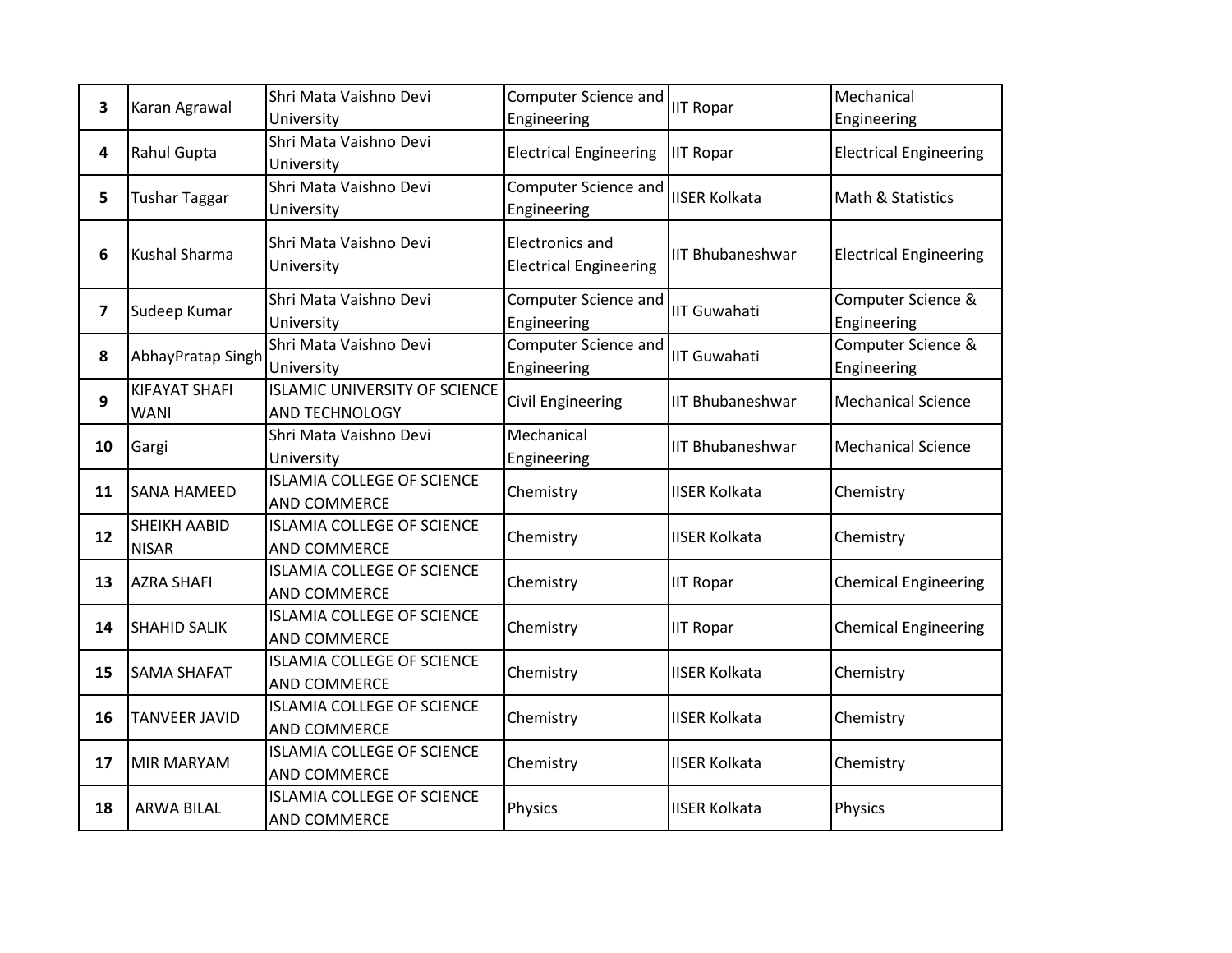| 19 | ZAKIR HUSSAIN<br><b>KASANA</b> | <b>ISLAMIA COLLEGE OF SCIENCE</b><br>AND COMMERCE             | Physics                                                 | <b>IISER Kolkata</b>    | Physics                                      |
|----|--------------------------------|---------------------------------------------------------------|---------------------------------------------------------|-------------------------|----------------------------------------------|
| 20 | AISHA FAROOQ                   | <b>ISLAMIA COLLEGE OF SCIENCE</b><br>AND COMMERCE             | Biology                                                 | <b>IISER Kolkata</b>    | Biology                                      |
| 21 | <b>ASMA LATEEF</b>             | <b>ISLAMIA COLLEGE OF SCIENCE</b><br>AND COMMERCE             | Biology                                                 | <b>IISER Kolkata</b>    | Biology                                      |
| 22 | <b>RAHILA HAFIZ</b>            | <b>ISLAMIA COLLEGE OF SCIENCE</b><br>AND COMMERCE             | Biotechnology                                           | <b>IIT Guwahati</b>     | School of Health<br>Sciences & Technology    |
| 23 | Jainul Hasan                   | Shri Mata Vaishno Devi<br>University                          | Computer Science and<br>Engineering                     | <b>IIT Bhubaneshwar</b> | <b>Computer Sciences</b>                     |
| 24 | Kunal Kanotra                  | Shri Mata Vaishno Devi<br>University                          | Computer Science and<br>Engineering                     | <b>IIT Guwahati</b>     | Computer Science &<br>Engineering            |
| 25 | Praman Pandey                  | Shri Mata Vaishno Devi<br>University                          | Mechanical<br>Engineering                               | <b>IIT Guwahati</b>     | Mechanical<br>Engineering                    |
| 26 | Shivesh Raj                    | Shri Mata Vaishno Devi<br>University                          | Mechanical<br>Engineering                               | <b>IIT Guwahati</b>     | Mechanical<br>Engineering                    |
| 27 | Neelam Bashi                   | <b>ISLAMIC UNIVERSITY OF SCIENCE</b><br>AND TECHNOLOGY        | Civil Engineering                                       | <b>IIT Bhubaneshwar</b> | <b>Mechanical Science</b>                    |
| 28 | <b>Vivek Yadav</b>             | Shri Mata Vaishno Devi<br>University                          | Mechanical<br>Engineering                               | <b>IIT Guwahati</b>     | Mechanical<br>Engineering                    |
| 29 | <b>Faisal Nisar</b>            | <b>ISLAMIC UNIVERSITY OF SCIENCE</b><br>AND TECHNOLOGY        | <b>Civil Engineering</b>                                | <b>IISER Kolkata</b>    | Physics                                      |
| 30 | Harsh Chaudhary                | Shri Mata Vaishno Devi<br>University                          | <b>Electronics and</b><br><b>Electrical Engineering</b> | <b>IIT Bhubaneshwar</b> | Electrical<br>Communication &<br>Engineering |
| 31 | Shoaib Ahmad                   | <b>SSM College of Engineering</b>                             | <b>Civil Engineering</b>                                | <b>IISER Kolkata</b>    | Physics                                      |
| 32 | <b>Mahir Rather</b>            | SSM College of Engineering                                    | Civil Engineering                                       | <b>IIT Bhubaneshwar</b> | Infrastructure                               |
| 33 | Mohammad Tahir<br>Sheikh       | <b>SSM College of Engineering</b>                             | <b>Civil Engineering</b>                                | <b>IIT Ropar</b>        | Civil Engineering                            |
| 34 | Syed Azmat<br>Geelani          | <b>SSM College of Engineering</b>                             | Civil Engineering                                       | <b>IISER Kolkata</b>    | <b>Earth Science</b>                         |
| 35 | Muntaha                        | <b>ISLAMIC UNIVERSITY OF SCIENCE</b><br><b>AND TECHNOLOGY</b> | <b>Civil Engineering</b>                                | <b>IIT Ropar</b>        | Mathematics                                  |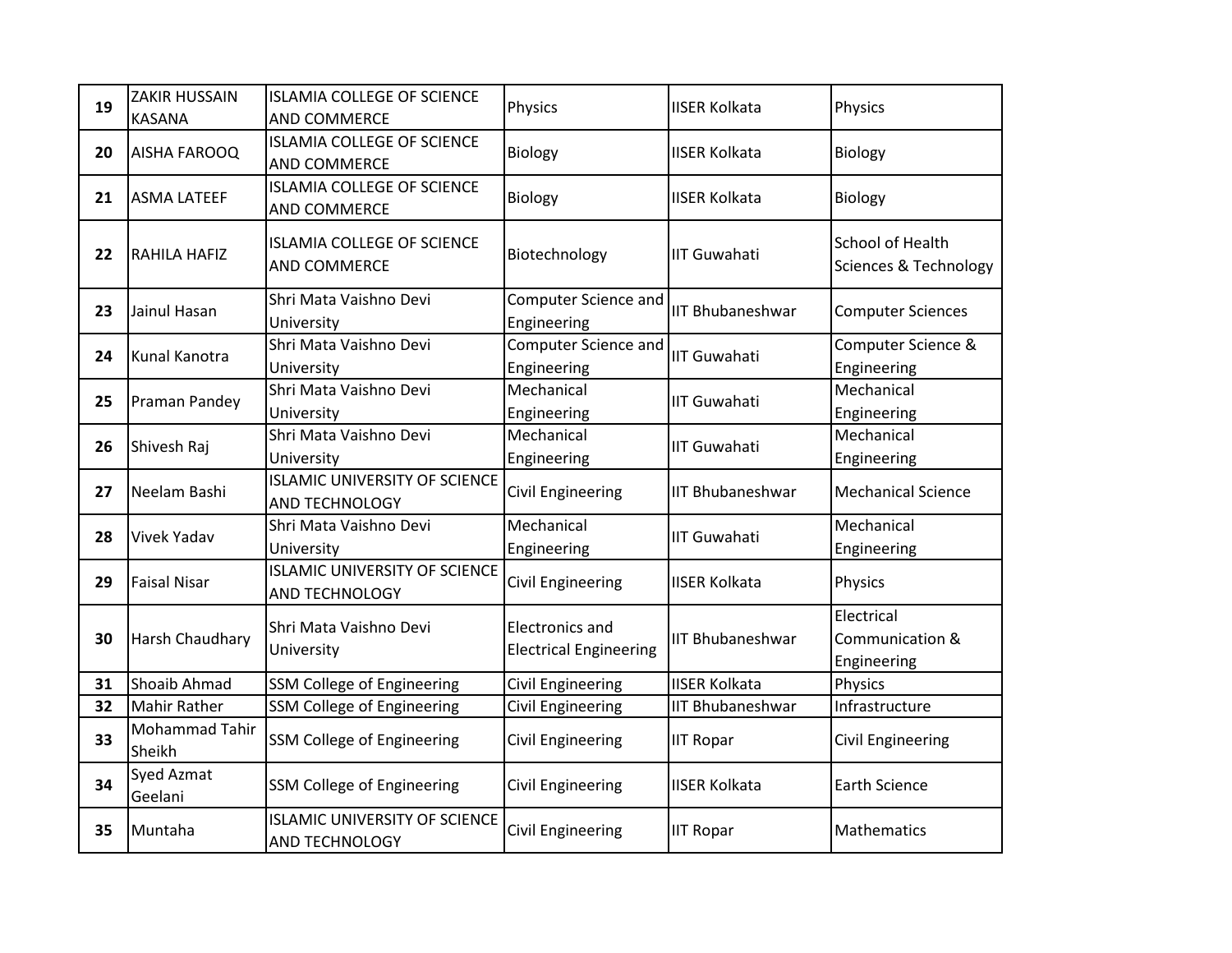| 36 | Janat Sultan        | <b>ISLAMIC UNIVERSITY OF SCIENCE</b><br>AND TECHNOLOGY | <b>Electrical Engineering</b>                | <b>IIT Ropar</b>        | <b>Electrical Engineering</b>                        |
|----|---------------------|--------------------------------------------------------|----------------------------------------------|-------------------------|------------------------------------------------------|
| 37 | Mehak Jan           | <b>ISLAMIC UNIVERSITY OF SCIENCE</b><br>AND TECHNOLOGY | <b>Electrical Engineering</b>                | <b>IIT Bhubaneshwar</b> | <b>Electrical Engineering</b>                        |
| 38 | Arti Gupta          | <b>GCET JAMMU</b>                                      | Civil Engineering                            | <b>IIT Bhubaneshwar</b> | Infrastructure                                       |
| 39 | Iyaz Danish Tak     | <b>GCET JAMMU</b>                                      | Computer Science and<br>Engineering          | <b>IIT Guwahati</b>     | School of Health<br><b>Sciences &amp; Technology</b> |
| 40 | Rohit Majotra       | <b>GCET JAMMU</b>                                      | Civil Engineering                            | <b>IIT Guwahati</b>     | Centre for Sustainable<br>Polymer                    |
| 41 | Mohd Sami           | <b>GCET JAMMU</b>                                      | <b>Civil Engineering</b>                     | <b>IIT Ropar</b>        | Mathematics                                          |
| 42 | Arunvi Anand        | <b>GCET JAMMU</b>                                      | Computer Science and<br>Engineering          | <b>IIT Guwahati</b>     | Mechanical<br>Engineering                            |
| 43 | <b>Akhil Koul</b>   | <b>GCET JAMMU</b>                                      | Electrical<br>Communication &<br>Engineering | <b>IIT Bhubaneshwar</b> | Electrical<br>Communication &<br>Engineering         |
| 44 | Aditya Sharma       | <b>GCET JAMMU</b>                                      | <b>Computer Science and</b><br>Engineering   | <b>IIT Ropar</b>        | Mechanical<br>Engineering                            |
| 45 | <b>Muskan Nisar</b> | GCET JAMMU                                             | <b>Computer Science and</b><br>Engineering   | <b>IIT Guwahati</b>     | Computer Science &<br>Engineering                    |
| 46 | Aashraye manhas     | <b>GCET JAMMU</b>                                      | Civil Engineering                            | <b>IIT Guwahati</b>     | <b>School of Energy</b><br>Science & Engineering     |
| 47 | Pritti Jamwal       | <b>GCET JAMMU</b>                                      | <b>Civil Engineering</b>                     | <b>IIT Guwahati</b>     | <b>Chemical Engineering</b>                          |
| 48 | Krishika dhar       | <b>GCET JAMMU</b>                                      | Civil Engineering                            | <b>IIT Guwahati</b>     | <b>School of Energy</b><br>Science & Engineering     |
| 49 | Aryan Mahajan       | <b>GCET JAMMU</b>                                      | Civil Engineering                            | <b>IIT Bhubaneshwar</b> | <b>Electrical Engineering</b>                        |
| 50 | Sidhant lamba       | <b>GCET JAMMU</b>                                      | Civil Engineering                            | <b>IIT Ropar</b>        | <b>Chemical Engineering</b>                          |
| 51 | Taranpreet singh    | <b>GCET JAMMU</b>                                      | Mechanical<br>Engineering                    | <b>IIT Guwahati</b>     | <b>Chemical Engineering</b>                          |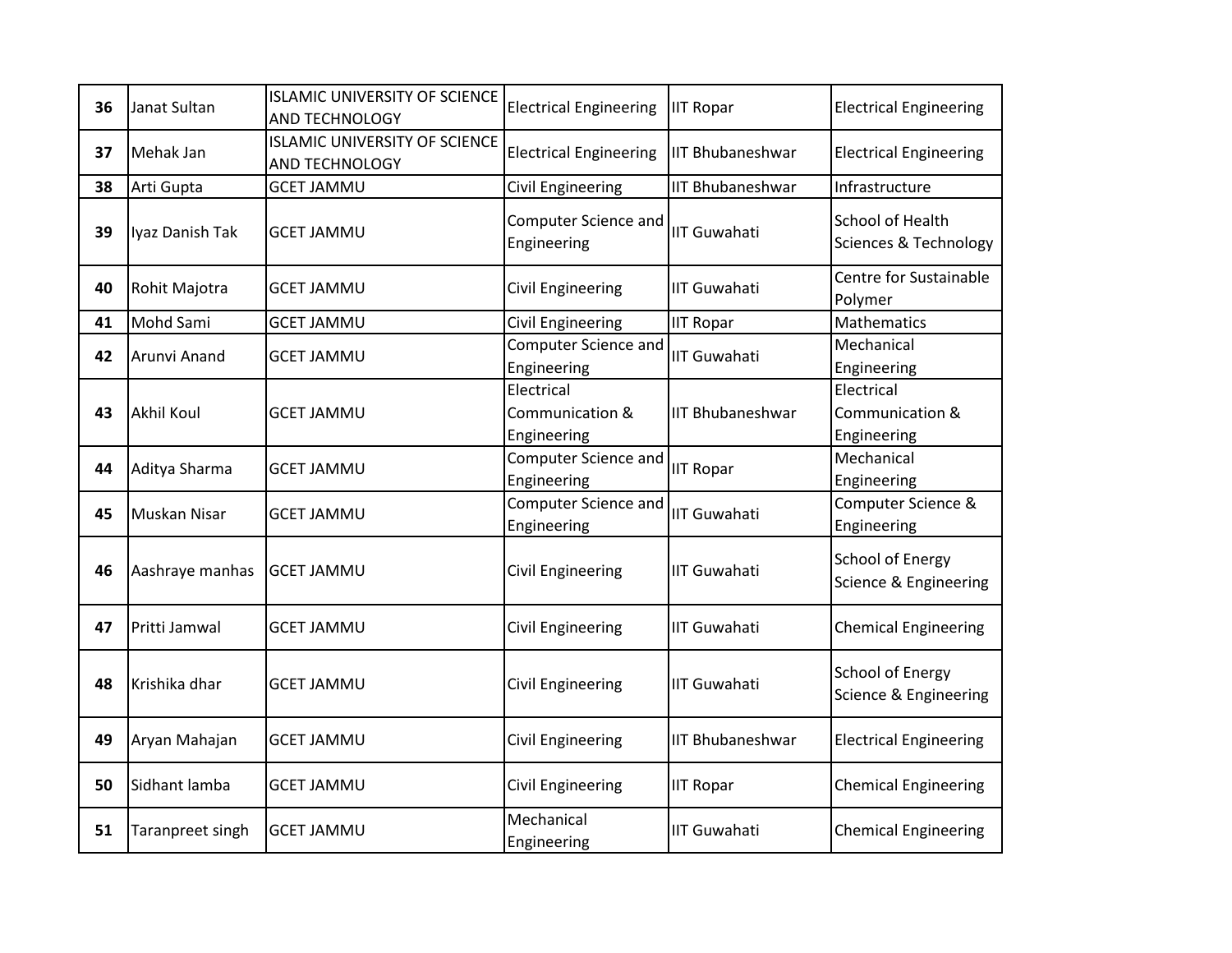| 52 | Paresh Kalsotra | <b>GCET JAMMU</b> | Electrical<br>Communication &<br>Engineering | <b>IIT Guwahati</b>     | Centre for Sustainable<br>Polymer                        |
|----|-----------------|-------------------|----------------------------------------------|-------------------------|----------------------------------------------------------|
| 53 | Mohd abuzar     | <b>GCET JAMMU</b> | Civil Engineering                            | <b>IIT Ropar</b>        | <b>Electrical Engineering</b>                            |
| 54 | Nikhil bhari    | <b>GCET JAMMU</b> | <b>Civil Engineering</b>                     | <b>IIT Bhubaneshwar</b> | Management and<br>Minerals, Metallurgical<br>Engineering |
| 55 | Mansi Manmotra  | <b>GCET JAMMU</b> | <b>Civil Engineering</b>                     | <b>IIT Ropar</b>        | <b>Civil Engineering</b>                                 |
| 56 | Kajal Sharma    | <b>GCET JAMMU</b> | Civil Engineering                            | <b>IIT Ropar</b>        | Metallurgical &<br><b>Materials Engineering</b>          |
| 57 | Nakshtra        | <b>GCET JAMMU</b> | <b>Civil Engineering</b>                     | <b>IIT Bhubaneshwar</b> | Management and<br>Minerals, Metallurgical<br>Engineering |
| 58 | Mohd Shakeeb    | <b>GCET JAMMU</b> | Computer Science and<br>Engineering          | <b>IIT Guwahati</b>     | <b>School of Energy</b><br>Science & Engineering         |
| 59 | Nikhil bajaj    | <b>GCET JAMMU</b> | Civil Engineering                            | <b>IIT Bhubaneshwar</b> | Management and<br>Minerals, Metallurgical<br>Engineering |
| 60 | Summit Sharma   | <b>GCET JAMMU</b> | <b>Civil Engineering</b>                     | <b>IIT Ropar</b>        | Metallurgical &<br><b>Materials Engineering</b>          |
| 61 | Sagar Raina     | <b>GCET JAMMU</b> | <b>Civil Engineering</b>                     | <b>IIT Ropar</b>        | <b>Chemical Engineering</b>                              |
| 62 | Ibraar Ahmad    | <b>GCET JAMMU</b> | Civil Engineering                            | <b>IIT Ropar</b>        | Metallurgical &<br><b>Materials Engineering</b>          |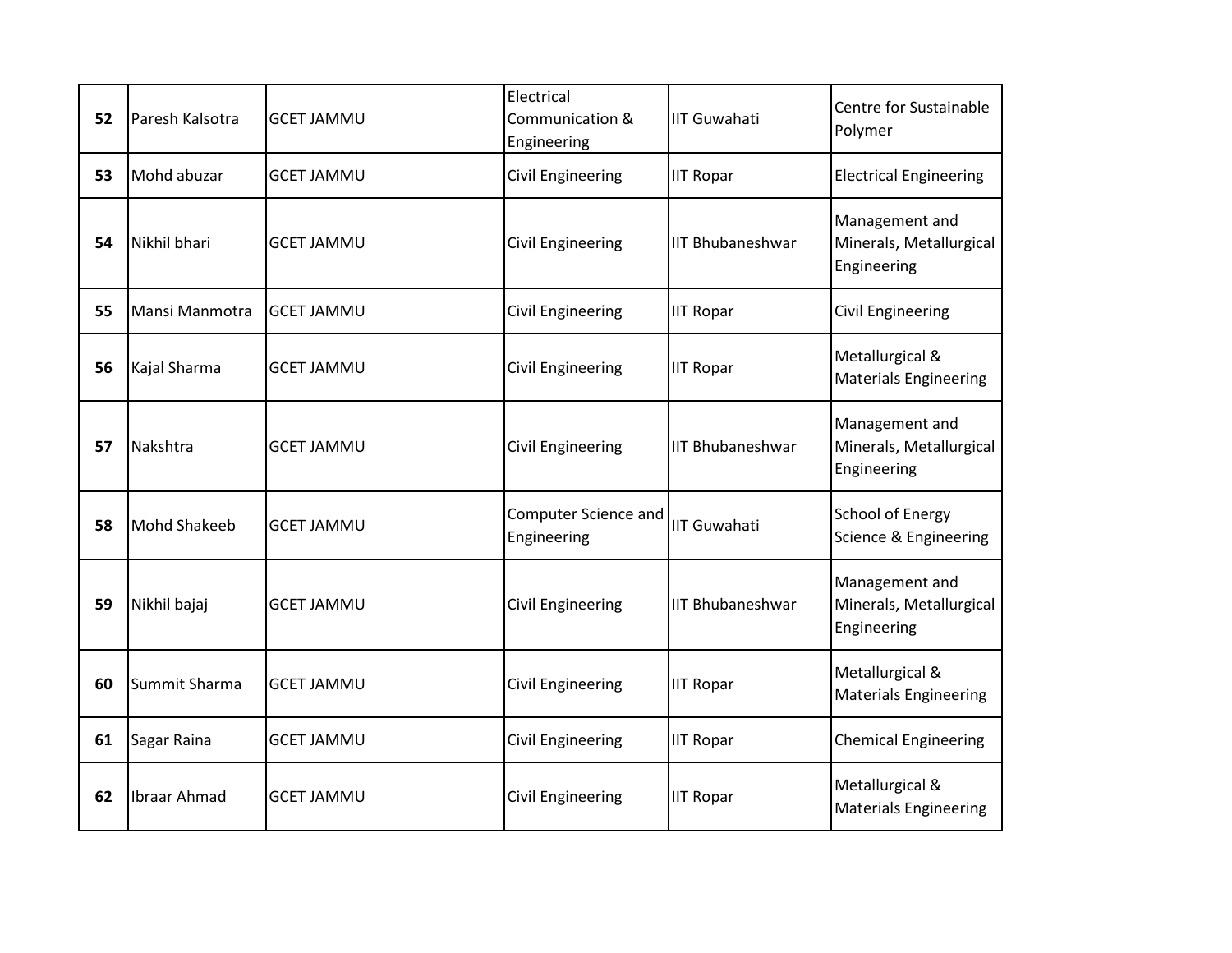| 63 | Harseerat Kour               | <b>GCET JAMMU</b>                                 | <b>Computer Science and</b><br>Engineering              | <b>IIT Guwahati</b>     | School of Health<br>Sciences & Technology        |
|----|------------------------------|---------------------------------------------------|---------------------------------------------------------|-------------------------|--------------------------------------------------|
| 64 | Aditya Raj Sharma GCET JAMMU |                                                   | Computer Science and<br>Engineering                     | <b>IIT Ropar</b>        | <b>Electrical Engineering</b>                    |
| 65 | Sonam Angmo                  | <b>GCET JAMMU</b>                                 | Electrical<br>Communication &<br>Engineering            | <b>IIT Bhubaneshwar</b> | Electrical<br>Communication &<br>Engineering     |
| 66 | Vishwas Sharma               | <b>GCET JAMMU</b>                                 | <b>Civil Engineering</b>                                | <b>IISER Kolkata</b>    | <b>Earth Science</b>                             |
| 67 | Sumit kumar<br>sangral       | <b>GCET JAMMU</b>                                 | Civil Engineering                                       | <b>IIT Guwahati</b>     | <b>Chemical Engineering</b>                      |
| 68 | Movil Mahajan                | <b>GCET JAMMU</b>                                 | Civil Engineering                                       | <b>IIT Bhubaneshwar</b> | Infrastructure                                   |
| 69 | <b>Ritik Sharma</b>          | Shri Mata Vaishno Devi<br>University              | Computer Science and<br>Engineering                     | <b>IIT Bhubaneshwar</b> | <b>Computer Sciences</b>                         |
| 70 | Sourav Khajuria              | Shri Mata Vaishno Devi<br>University              | Mechanical<br>Engineering                               | <b>IIT Guwahati</b>     | Mechanical<br>Engineering                        |
| 71 | Lovisha Changotra            | Shri Mata Vaishno Devi<br>University              | <b>Electronics and</b><br><b>Electrical Engineering</b> | <b>IIT Ropar</b>        | <b>Electrical Engineering</b>                    |
| 72 | Shatakshi Tewari             | Shri Mata Vaishno Devi<br>University              | Biotechnology                                           | <b>IISER Kolkata</b>    | Biology                                          |
| 73 | Gautam Kumar<br>Sahu         | Shri Mata Vaishno Devi<br>University              | Mechanical<br>Engineering                               | <b>IIT Guwahati</b>     | Mechanical<br>Engineering                        |
| 74 | Kamepalli Gopi<br>Krishna    | Shri Mata Vaishno Devi<br>University              | Computer Science and<br>Engineering                     | <b>IIT Guwahati</b>     | Computer Science &<br>Engineering                |
| 75 | Sajid                        | Shri Mata Vaishno Devi<br>University              | <b>Electrical Engineering</b>                           | <b>IIT Guwahati</b>     | <b>School of Energy</b><br>Science & Engineering |
| 76 | Muntaha                      | Shri Mata Vaishno Devi<br>University              | <b>Civil Engineering</b>                                | <b>IIT Ropar</b>        | Mathematics                                      |
| 77 | <b>ANSA SHOWKAT</b>          | <b>ISLAMIA COLLEGE OF SCIENCE</b><br>AND COMMERCE | Biology                                                 | <b>IISER Kolkata</b>    | Biology                                          |
| 78 | Tamkeen                      | SSM College of Engineering                        | Computer Science and<br>Engineering                     | <b>IISER Kolkata</b>    | Math & Statistics                                |